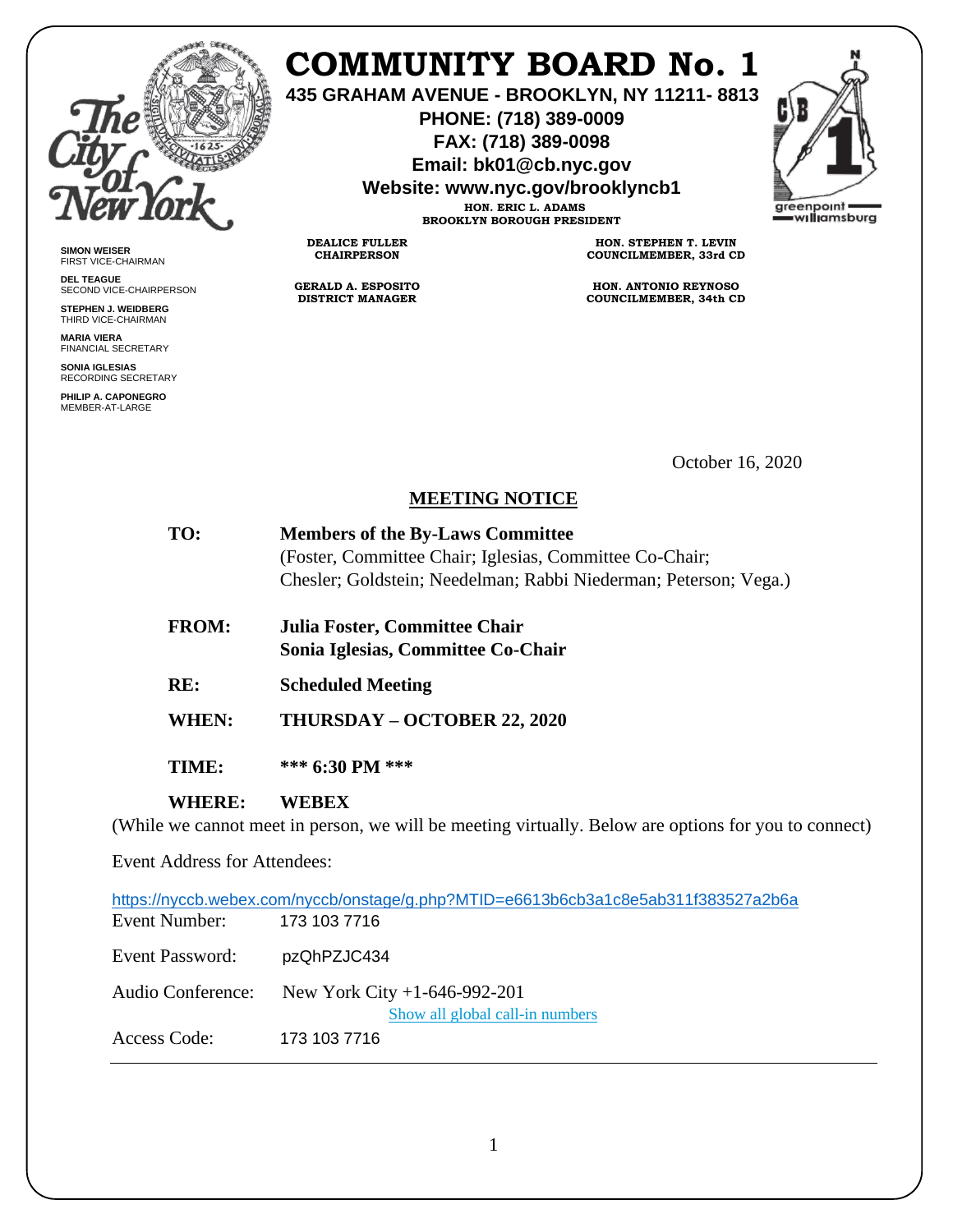#### **AGENDA**:

• The Committee will review submissions made for proposed changes to the By-Laws (see attached).

JAF/SI/mbw cc: CB#1 Board Members

Board Meeting notices can be found at: <https://www1.nyc.gov/site/brooklyncb1/meetings/agendas.page>

Note: For further information on accessibility or to make a request for accommodations, such as sign language interpretation services, please contact Brooklyn Community Board No. 1, Tel.718- 389- 0009; at least (5) business days in advance to ensure availability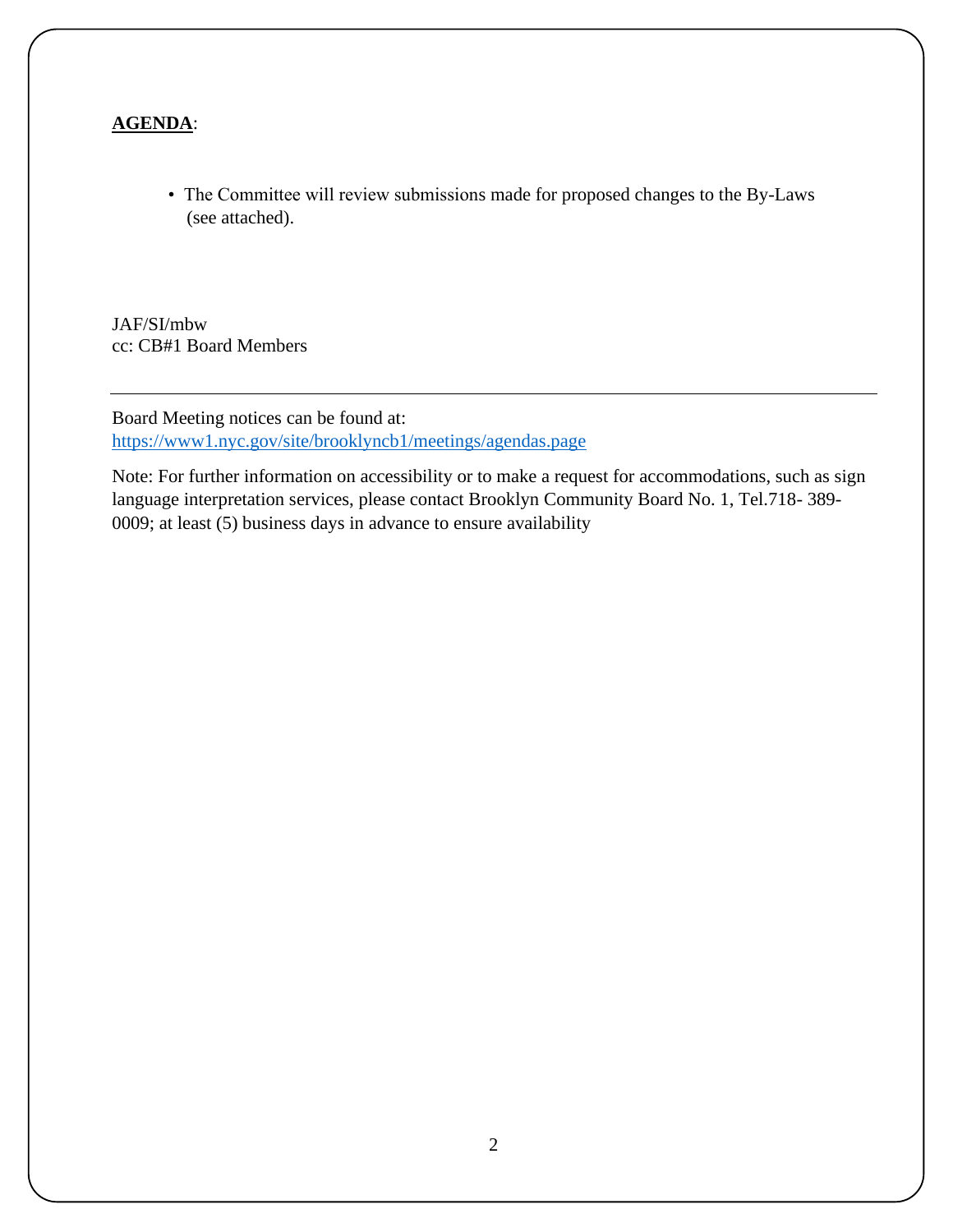### **Re: Change requested to bylaws for election dates**

#### stephenweidberg@aol.com <stephenweidberg@aol.com>

Thu 10/15/2020 11:13 AM

**To:** saufpaudf@gmail.com <saufpaudf@gmail.com>

**Cc:** tq.fenjazz@gmail.com <tq.fenjazz@gmail.com>; sam.kigel@gmail.com <sam.kigel@gmail.com>; marivi246@aol.com <marivi246@aol.com>; philcap51@aol.com <philcap51@aol.com>; siglesias@lossures.org <siglesias@lossures.org>; BK01 (CB) <bk01@cb.nyc.gov>

Chairperson Fuller

Please withdraw the recommendation request that I submitted on October 1, 2020 and consider the new recommendation as listed below

I am requesting that the following recommendation be presented to the by laws committee for their consideration

The by laws of Community Board 1 be changed as it pertains to the election of the Executive committee members

1. The nomination process for members of the executive committee be held at the full board meeting on December  $8<sup>th</sup>$  2020

2. The elections be held at the full board meeting on January  $12<sup>th</sup> 2021$ 

3. The term of office for all elected shall end at the normal cycle in June 2021

4 .Due to the current COVID situation we dispense with paper ballots and use a roll call vote at the December virtual full board meeting

5. The District manager will poll each board member for their vote.The board member will give his or her choice for all positions at that time

Thank you Stephen Weidberg

- -----Original Message-----
- From: stephenweidberg@aol.com

To: saufpaudf@gmail.com <saufpaudf@gmail.com>

Cc: tq.fenjazz@gmail.com <tq.fenjazz@gmail.com>; sam.kigel@gmail.com <sam.kigel@gmail.com>;

marivi246@aol.com <marivi246@aol.com>; philcap51@aol.com <philcap51@aol.com>; siglesias@lossures.org <siglesias@lossures.org>; bk01@cb.nyc.gov <bk01@cb.nyc.gov>

Sent: Thu, Oct 15, 2020 10:36 am

Subject: Change requested to bylaws for election dates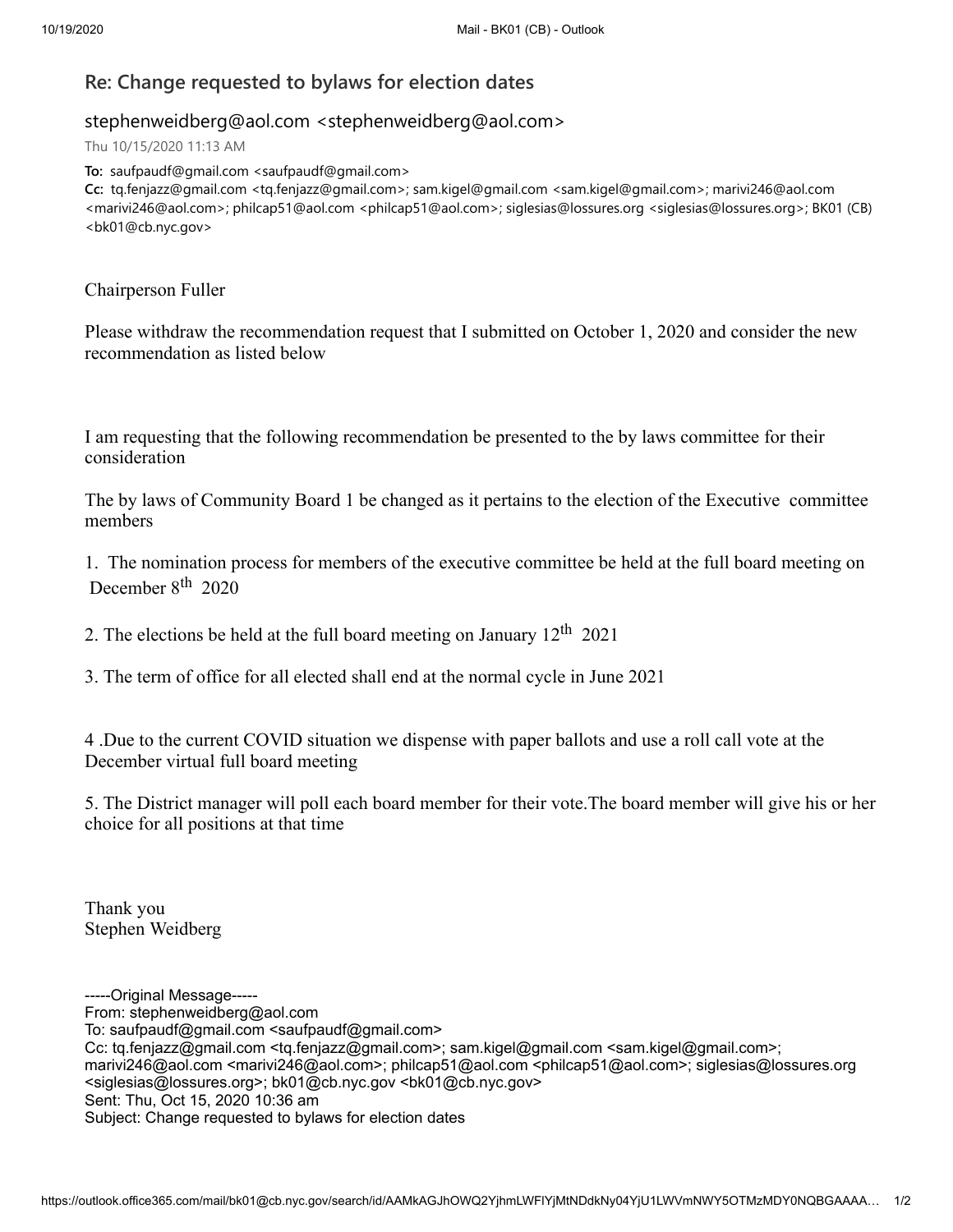#### **Subject: Request for changes to Community Board 1 by laws**

Chairperson Fuller

I am requesting that the following recommendation be presented to the by laws committee for their consideration

The by laws of Community Board 1 be changed as it pertains to the election of the Executive committee members

1. The nomination process for members of the executive committee be held at the full board meeting on December 8<sup>th</sup> 2020

2. The elections be held at the full board meeting on January  $12^{th}$  2021

3. The term of office for all elected shall end at the normal cycle in June 2021

4 .Due to the current COVID situation we dispense with paper ballots and use a roll call vote at the December virtual full board meeting

5. The District manager will poll each board member for their vote.The board member will give his or her choice for all positions at that time

Thank you Stephen Weidberg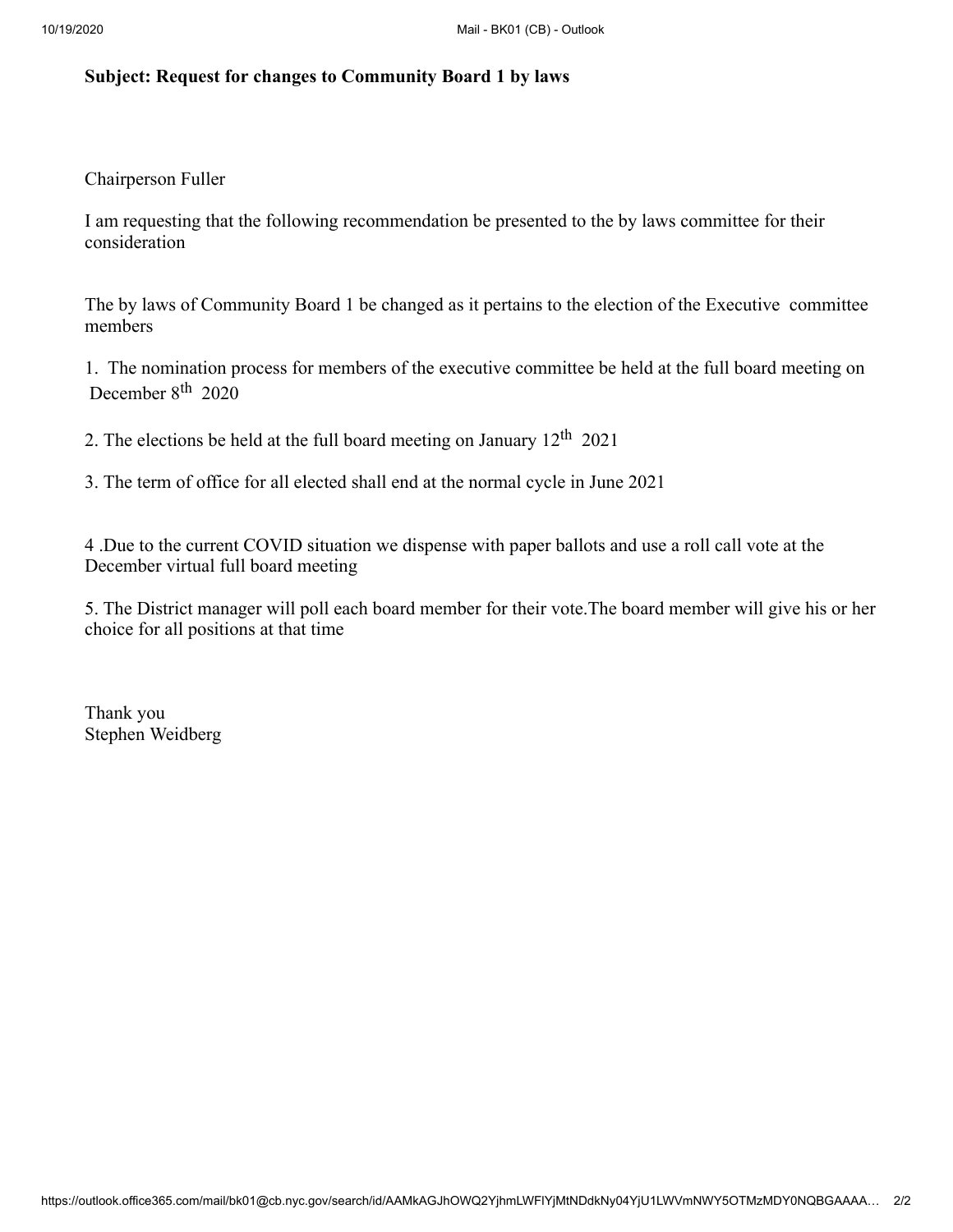Dear Chairperson Fuller:

I am writing to you to request a change in the Bylaws of Brooklyn Community Board No. 1.

Due to limitations created by the pandemic and ensuring shelter-in-place restrictions that prevented the board from holding nominations and elections in accordance with the schedule detailed in the board bylaws, Bylaws of Brooklyn Community Board No. 1 would require modifications to the following sections:

## *· PROPOSED CHANGE #1. [PROPOSED CHANGES ARE ADDITIONS THAT ARE IN BOLD AND UNDERLINED)*

### B. NOMINATIONS

1. AT THE REGULAR MAY MEETING, NOMINATIONS FROM THE FLOOR WILL BE ENTERTAINED **WITH THE EXCEPTION OF THE REGULAR MAY 2020 MEETING WHERE INSTEAD AT THE DECEMBER 2020 REGULAR MEETING, NOMINATIONS FROM THE FLOOR WILL BE ENTERTAINED**. ALL NOMINATIONS FROM THE FLOOR MUST BE MADE AT THE MAY MEETING ONLY **WITH THE EXCEPTION OF THE REGULAR MAY 2020 MEETING WHERE INSTEAD ALL NOMINATIONS FROM THE FLOOR MUST BE MADE AT THE DECEMBER 2020 MEETING ONLY.** A MEMBER MAY NOMINATE ANY VALID MEMBER OF THE BOARD, INCLUDING HIMSELF OR HERSELF. NOMINATIONS WILL BE CLOSED BY VOTE AT THE MAY MEETING **WITH THE EXCEPTION OF THE REGULAR MAY 2020 MEETING WHERE INSTEAD NOMINATIONS WILL BE CLOSED BY VOTE AT THE DECEMBER 2020 MEETING.**

*· PROPOSED CHANGE #2 [PROPOSED CHANGES ARE ADDITIONS THAT ARE IN BOLD AND UNDERLINED)*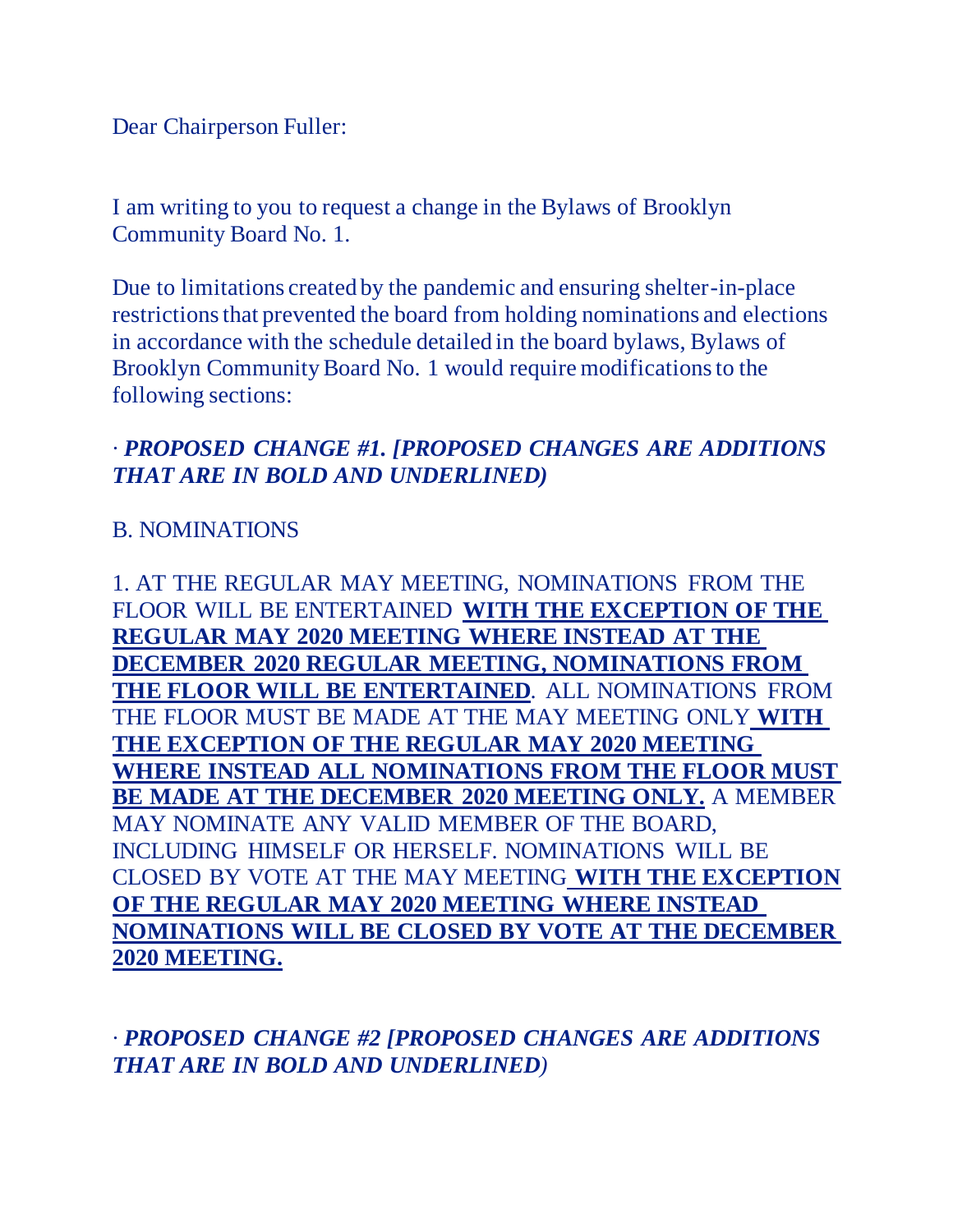4. A BOARD MEMBER, WHO HAS BEEN NOMINATED, MAY DECLINE THE NOMINATION AT THE REGULAR MAY MEETING, OR IN WRITING TO THE ELECTIONS COMMITTEE AT LEAST 10 DAYS PRIOR TO THE ELECTION (**WITH THE EXCEPTION OF THE REGULAR MAY 2020 MEETING WHERE INSTEAD A BOARD MEMBER, WHO HAS BEEN NOMINATED, MAY DECLINE THE NOMINATION AT THE DECEMBER 2020 REGULAR MEETING, OR IN WRITING TO THE ELECTIONS COMMITTEE AT LEAST 10 DAYS PRIOR TO THE ELECTION).** UNLESS A FORMAL DECLARATION OF NOMINATION IS MADE IN THE AFOREMENTIONED MANNER, THE NAME OF ANY PERSON NOMINATED AT THE REGULAR MAY MEETING WILL APPEAR ON THE BALLOT (**WITH THE EXCEPTION OF THE REGULAR MAY 2020 MEETING WHERE INSTEAD UNLESS A FORMAL DECLARATION OF NOMINATION IS MADE IN THE AFOREMENTIONED MANNER, THE NAME OF ANY PERSON NOMINATED AT THE DECEMBER 2020 REGULAR MEETING WILL APPEAR ON THE BALLOT).**

#### C. ELECTIONS

*· PROPOSED CHANGE #3. [PROPOSED CHANGES ARE ADDITIONS THAT ARE IN BOLD AND UNDERLINED)*

2. THE ELECTION WILL BE HELD AT THE REGULAR MEETING OF THE BOARD IN JUNE **WITH THE EXCEPTION OF JUNE 2020 WHERE INSTEAD THE ELECTION WOULD BE HELD AT THE REGULAR MEETING OF THE BOARD IN JANUARY 2021.**

*· PROPOSED CHANGE #4 [PROPOSED CHANGES ARE ADDITIONS THAT ARE IN BOLD AND UNDERLINED)*

3. TIME SHOULD BE SET ASIDE AT THE JUNE MEETING **(WITH THE EXCEPTION OF JUNE 2020 WHERE INSTEAD TIME SHOULD BE SET BE SET ASIDE AT THE JANUARY 2021 MEETING)** PRIOR TO THE ELECTION FOR CANDIDATES WHO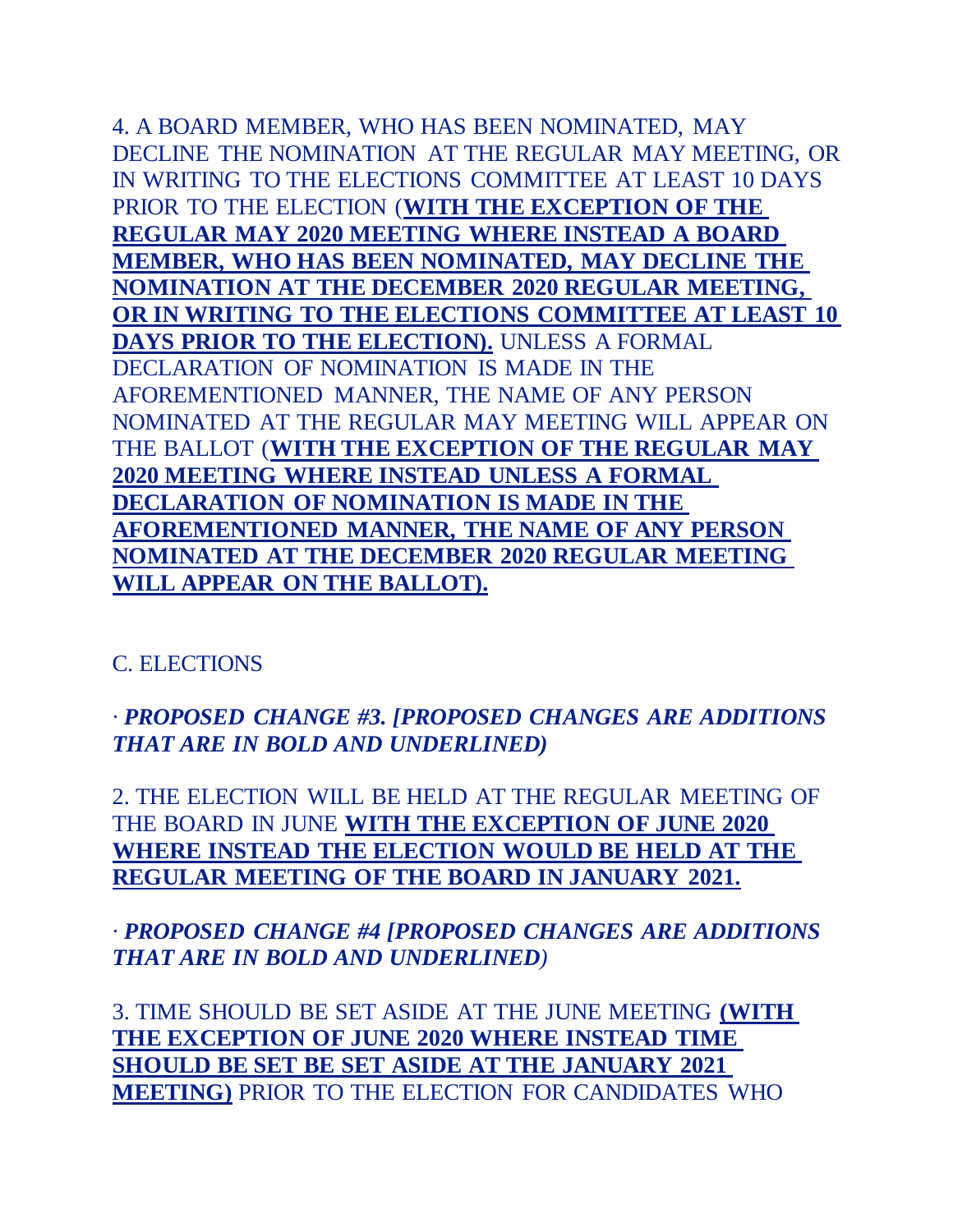CHOOSE TO ADDRESS THE BOARD. (REMARKS ARE TO BE LIMITED TO 5 MINUTES.) ANY INTERESTED CANDIDATE SHOULD CONTACT THE ELECTIONS COMMITTEE IN WRITING AT LEAST 20 DAYS PRIOR TO THE JUNE BOARD MEETING TO INFORM THEM OF THE CANDIDATE'S INTENTION TO ADDRESS THE BOARD **(WITH THE EXCEPTION OF JUNE 2020 WHERE INSTEAD INTERESTED CANDIDATES SHOULD CONTACT THE ELECTIONS COMMITTEE IN WRITING AT LEAST 20 DAYS PRIOR TO THE JANUARY 2021 BOARD MEETING TO INFORM THEM OF THE CANDIDATE'S INTENTION TO ADDRESS THE BOARD)**

### **·** *PROPOSED CHANGE #5 [PROPOSED CHANGES ARE ADDITIONS THAT ARE IN BOLD AND UNDERLINED)*

4. THE NOTICE OF THE REGULAR JUNE MEETING SHALL CONTAIN IN ADDITION TO THE DATE, TIME AND PLACE OF THE MEETINGS, A LIST OF OFFICES AND NOMINEES FOR EACH OFFICE TO BE ELECTED **(WITH THE EXCEPTION OF JUNE 2020 WHERE INSTEAD THE NOTICE OF THE REGULAR JANUARY 2021 MEETING SHALL CONTAIN IN ADDITION TO THE DATE, TIME AND PLACE OF THE MEETINGS, A LIST OF OFFICES AND NOMINEES FOR EACH OFFICE TO BE ELECTED).**

### *· PROPOSED CHANGE #6[PROPOSED CHANGES ARE ADDITIONS THAT ARE IN BOLD AND UNDERLINED]*

7. THE ELECTIONS COMMITTEE SHALL PREPARE THE OFFICIAL BALLOT FOR USE AT THE JUNE MEETING, **(WITH THE EXCEPTION OF JUNE 2020 WHERE INSTEAD THE ELECTIONS WILL BE HELD BY VOICE VOTE (VIVE VOCE) AT THE JANUARY 2021 MEETING)** THAT BALLOT SHALL NOT BE DISTRIBUTED PRIOR TO THE JUNE MEETING **(WITH THE EXCEPTION OF THE JUNE 2020 WHERE INSTEAD THE ELECTIONS WILL BE HELD BY VOICE VOTE (VIVE VOCE) AT THE JANUARY 2021 MEETING).** NAMES SHALL APPEAR ON THE BALLOT IN ALPHABETICAL ORDER BY OFFICE.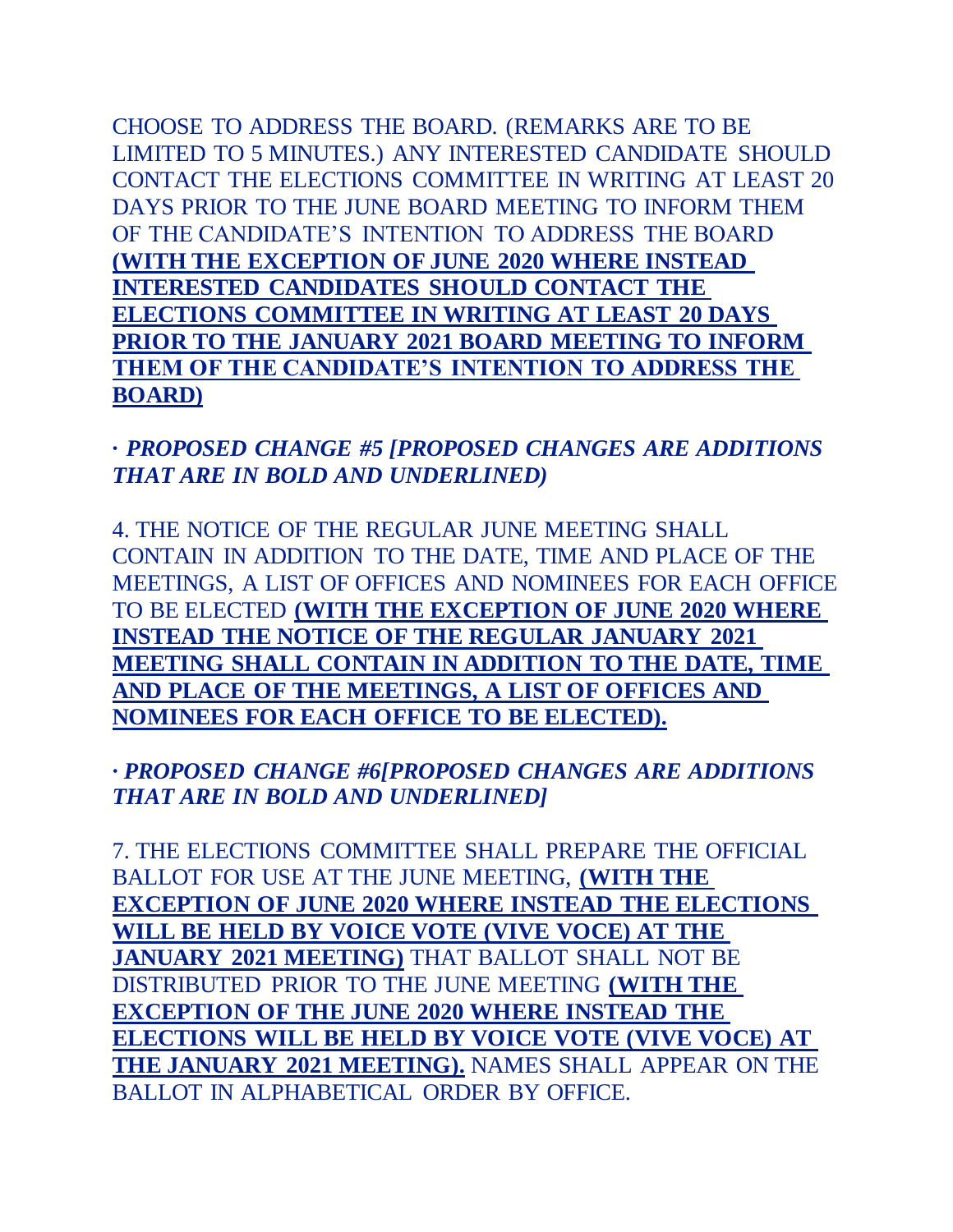# *· PROPOSED CHANGE #7[PROPOSED CHANGES ARE TEXT TO REMOVED THAT IS STRICKEN THROUGH AND ADDITIONAL LANGUAGE TO BE ARE IN BOLD AND UNDERLINED]*

8. THE **ELECTIONS COMMITTEE DISTRICT MANAGER OR ASSISTANT DISTRICT MANAGER** SHALL TABULATE THE VOTES CAST AT THESE ELECTIONS AND PROVIDE THE RESULTS TO THE BOARD. THE COMMITTEE SHALL ALSO PREPARE THE OFFICIAL REPORT OF THESE ELECTIONS THAT SHALL INDICATE THE VOTES CAST BY EACH MEMBER. THIS REPORT SHALL BE PART OF THE OFFICIAL RECORD AND BE ATTACHED TO THE MINUTES OF THE BOARD'S JUNE MEETING **(WITH THE EXCEPTION OF THE JUNE 2020 MEETING WHERE INSTEAD THIS REPORT SHALL BE PART OF THE OFFICIAL RECORD AND BE ATTACHED TO THE MINUTES OF THE BOARD'S JANUARY 2021 MEETING).**

Please forward these proposal items to CB#1's By-Laws Committee for consideration and action.

Sincerely,

Steve Chesler Brooklyn CB#1 Board Member